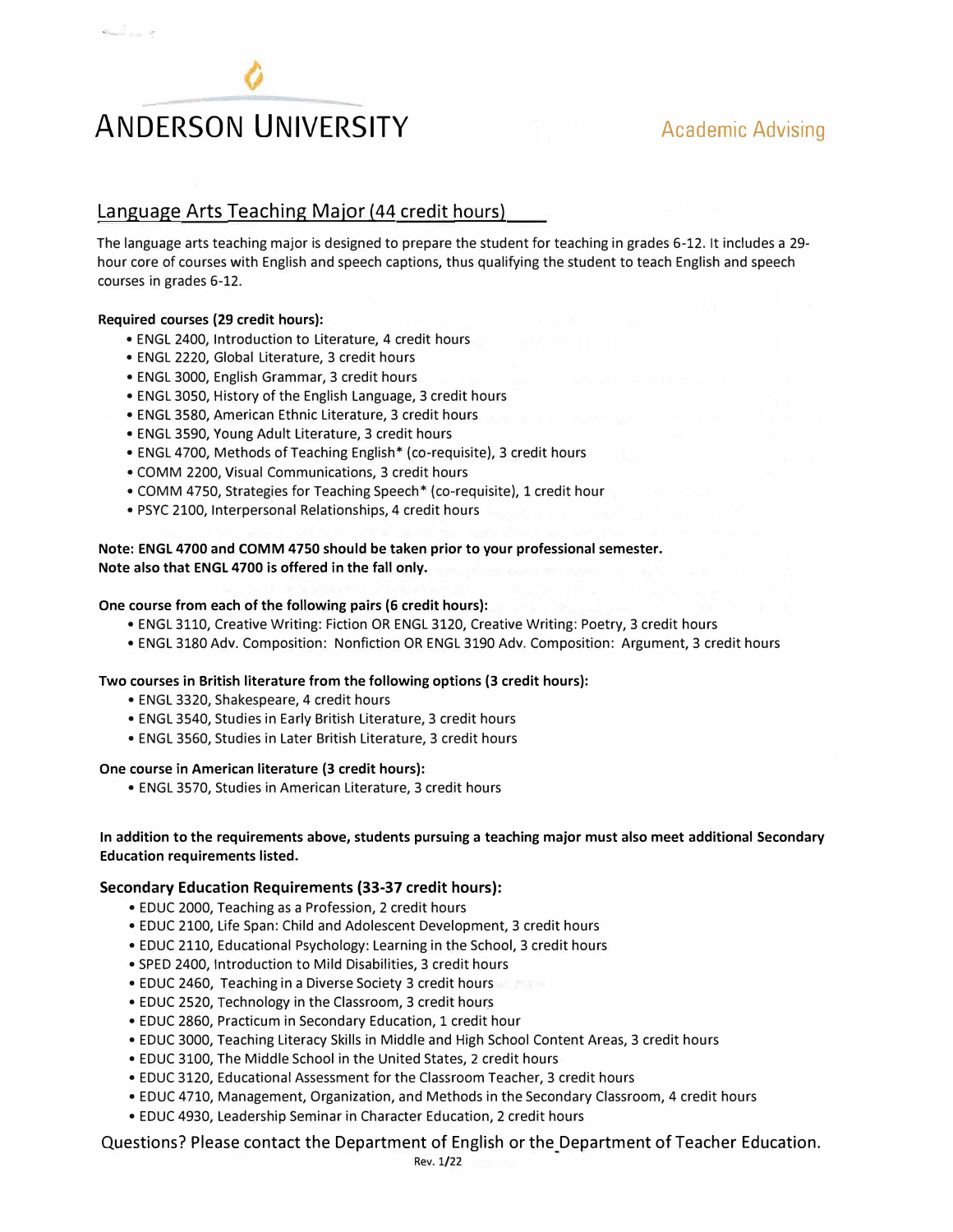# � **ANDERSON UNIVERSITY** Academic Advising

### English concentration proposed course sequence:

| Freshman:  | EDUC 2000: PSYC 2100: EDUC 2100, 2110: SPED 2400                          |
|------------|---------------------------------------------------------------------------|
| Sophomore: | EDUC 2860, 2520, 2460; ENGL 2400, 3000, 3110/3120, 3180, 3190, 3570, 3580 |
| Junior:    | EDUC 3000, 3100; ENGL 2220, 3050, 3110/3120, 3560, 3580                   |
| Senior:    | COMM 2200, 4750; EDUC 3120, 4010, 4710, 4930; ENGL 3540, 4700             |

### Secondary Education: Language Arts Teaching Major

| <b>SEMESTER 1</b>                | <b>Hours</b> | <b>SEMESTER 2</b>                   | <b>Hours</b> |
|----------------------------------|--------------|-------------------------------------|--------------|
| <b>EDUC 2000</b>                 | 2 Hours      | <b>PSYC 2100</b>                    | 4 Hours      |
| <b>Aesthetic Ways of Knowing</b> | 3 Hours      | <b>EDUC 2100</b>                    | 3 Hours      |
| (ENGL 3590)                      |              |                                     |              |
| <b>LART 1050</b>                 | 1 Hour       | <b>EDUC 2110</b>                    | 3 Hours      |
| <b>ENGL 1100/ENGL 1110</b>       | 3-4 Hours    | <b>SPED 2400</b>                    | 3 Hours      |
| <b>COMM 1000</b>                 | 3 Hours      | <b>ENGL 1120</b>                    | 3 Hours      |
| <b>Civic Ways of Knowing</b>     | 3 Hours      | Social & Behavioral Ways of Knowing | 3 Hours      |
| (HIST 2110 or 2120)              |              |                                     |              |

| <b>SEMESTER 3</b>                 | <b>Hours</b> | <b>SEMESTER 4</b> | <b>Hours</b> |
|-----------------------------------|--------------|-------------------|--------------|
| <b>ENGL 2400</b>                  | 4 Hours      | <b>EDUC 2520</b>  | 3 Hours      |
| ENGL 3110 OR 3120                 | 3 Hours      | <b>ENGL 3180</b>  | 3 Hours      |
| <b>EDUC 2860</b>                  | 1 Hour       | <b>ENGL 3580</b>  | 3 Hours      |
| BIBI 2000                         | 3 Hours      | <b>EDUC 2460</b>  | 3 Hours      |
| <b>Personal Wellness</b>          | 2 Hours      | <b>ENGL 3000</b>  | 3 Hours      |
| <b>Scientific Ways of Knowing</b> | 4 Hours      | <b>ENGL 3570</b>  | 3 Hours      |

| <b>SUMMER</b>                    | Hours |
|----------------------------------|-------|
| <b>Christian Ways of Knowing</b> | Hours |

| <b>SEMESTER 5</b>        | <b>Hours</b> | <b>SEMESTER 6</b>             | <b>Hours</b> |
|--------------------------|--------------|-------------------------------|--------------|
| <b>EDUC 3000</b>         | 3 Hours      | <b>ENGL 3050</b>              | 3 Hours      |
| <b>EDUC 3100</b>         | 2 Hours      | <b>ENGL 3580</b>              | 3 Hours      |
| <b>ENGL 3120 OR 3110</b> | 3 Hours      | <b>ENGL 3190</b>              | 3 Hours      |
| <b>ENGL 3320</b>         | 3 Hours      | <b>ENGL 2220</b>              | 3 Hours      |
| <b>ENGL 3560</b>         | 3 Hours      | <b>Quantitative Reasoning</b> | 3 Hours      |

| <b>SEMESTER 7</b> | <b>Hours</b> | <b>SEMESTER 8</b> | <b>Hours</b> |
|-------------------|--------------|-------------------|--------------|
| <b>COMM 2200</b>  | 3 Hours      | <b>EDUC 4010</b>  | 10 Hours     |
| <b>COMM 4750</b>  | 1 Hour       | <b>EDUC 4930</b>  | 2 Hours      |
| <b>EDUC 3120</b>  | 3 Hours      |                   |              |
| <b>ENGL 4700</b>  | 3 Hours      |                   |              |
| <b>EDUC 4710</b>  | 4 Hours      |                   |              |
| <b>ENGL 3540</b>  | 3 Hours      |                   |              |

Questions? Please contact the Department of English or the Department of Teacher Education. Rev. 1/22